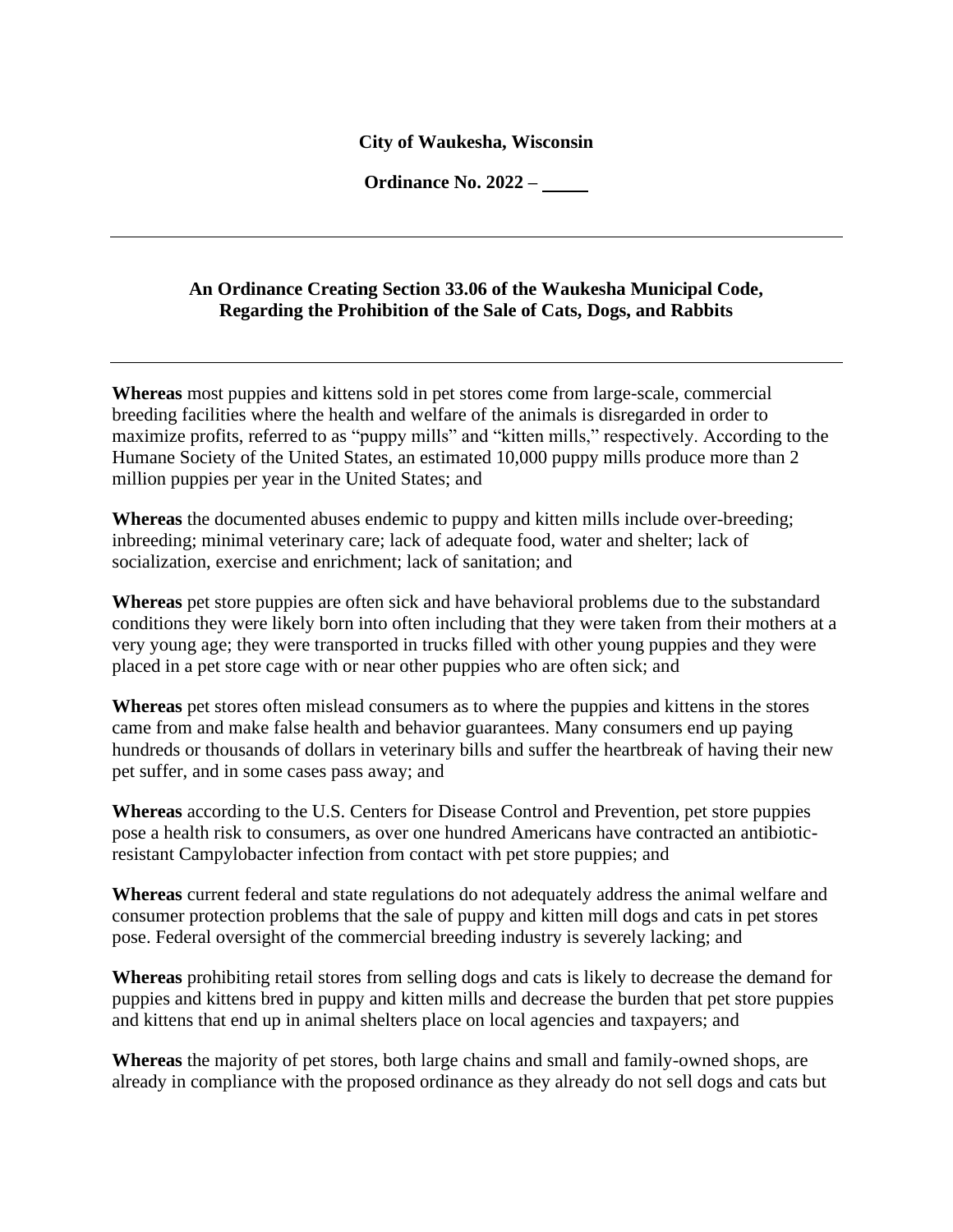rather profit from selling products, offering services, and in some cases, collaborating with local animal shelters and rescues to host adoption events; and

**Whereas** this ordinance will not affect the ability to obtain a cat, dog, or rabbit from an animal rescue, shelter, or breeder who sells directly to the public; and

**Whereas** the Common Council finds it is in the best interest of the City of Waukesha to prohibit activities that promote the unethical, inhumane, and cruel treatment of animals; to protect citizens who may purchase cats, dogs, or rabbits that may be the product of unethical breeders; to promote community awareness of animal welfare; and to foster a more humane environment in the City of Waukesha;

**Now, therefore,** the Common Council of the City of Waukesha ordain as follows:

**Section 1.** Section 33.06 of the Waukesha Municipal Code is hereby created to read as follows:

## **33.06 Sale of Cats, Dogs, and Rabbits Prohibited.**

- **(1) Intent.** The purpose of this section is to protect the health and well-being of animals, and to discourage large-scale commercial breeding and the unethical treatment of animals that occurs in large-scale commercial breeding facilities.
- **(2) Definitions.** For purposes of this section, capitalized terms have the following meanings.
	- **(a) Animal Care Facility** means an animal control center or animal shelter, maintained by or under contract with any state, county, or municipality, whose mission and practice is, in whole, or significant part, the rescue and placement of animals in permanent homes or Animal Rescue Organizations.
	- **(b) Animal Rescue Organization** means any not-for-profit organization which has tax-exempt status under Section  $501(c)(3)$  of the United States Internal Revenue Code whose mission and practice is, in whole or in significant part, the rescue and placement of animals in permanent homes.
	- **(c) Cat** means a member of the species of domestic cat, *Felis catus*.
	- **(d) Dog** means a member of the species of domestic dog, *Canis familiaris*.
	- **(e) Rabbit** means a member of the species of domestic rabbit, *Oryctolagus cuniculus domesticus*.
	- **(f) Retailer** means any individual or entity holding a seller's permit issued by the Wisconsin Department of Revenue. It does not include any Animal Care Facility or Animal Rescue Organization.
	- **(g) Sale or Sell** means to convey possession or ownership for consideration, or to offer to the general public to do so. Consideration includes, but is not limited to,